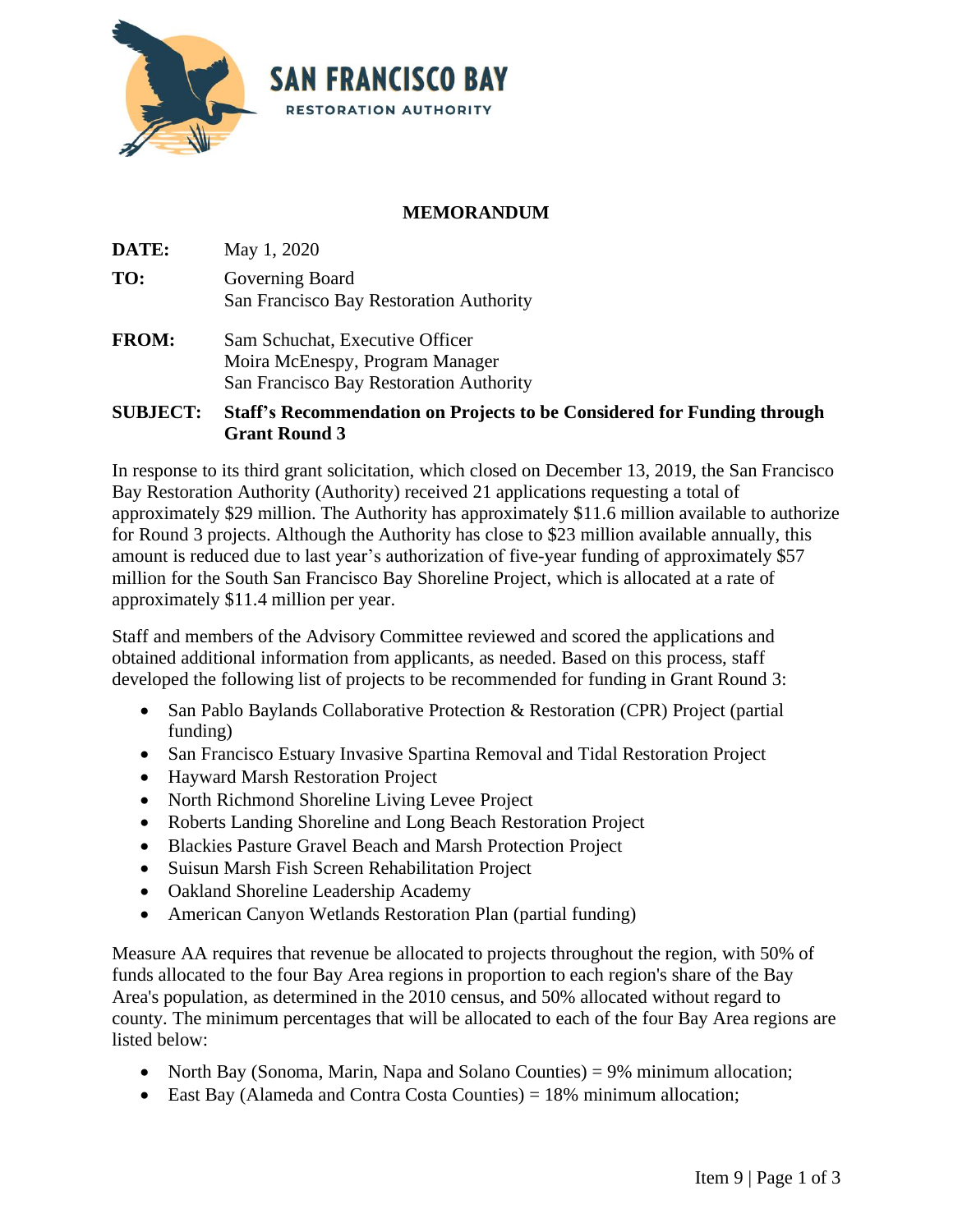- West Bay (City and County of San Francisco and San Mateo County) =  $11\%$  minimum allocation; and
- South Bay (Santa Clara County) =  $12\%$  minimum allocation.

Twenty-year targets for minimum allocations were calculated assuming that Measure AA generates roughly \$500 million over 20 years. The table and chart below show progress toward these targets. Funding for the Bay Restoration Regulatory Integration Team Project is not included in the regional totals because it is a special project focused on permitting. Funding for the San Francisco Estuary Invasive Spartina Removal and Tidal Marsh Restoration Project is divided equally among the four regions for the purpose of this analysis.

|                                                  | <b>North Bay</b> | <b>East Bay</b> | <b>West Bay</b> | <b>South Bay</b> |
|--------------------------------------------------|------------------|-----------------|-----------------|------------------|
| Rounds 1 and 2<br>Projects,<br><b>Cumulative</b> | \$6,042,680      | \$10,782,241    | \$11,493,558    | \$62,679,465     |
| Rounds $1 - 3$<br>Projects,<br><b>Cumulative</b> | \$13,327,304     | \$13,226,950    | \$12,493,558    | \$63,679,465     |
| 20-Year Target                                   | \$45,000,000     | \$90,000,000    | \$55,000,000    | \$60,000,000     |